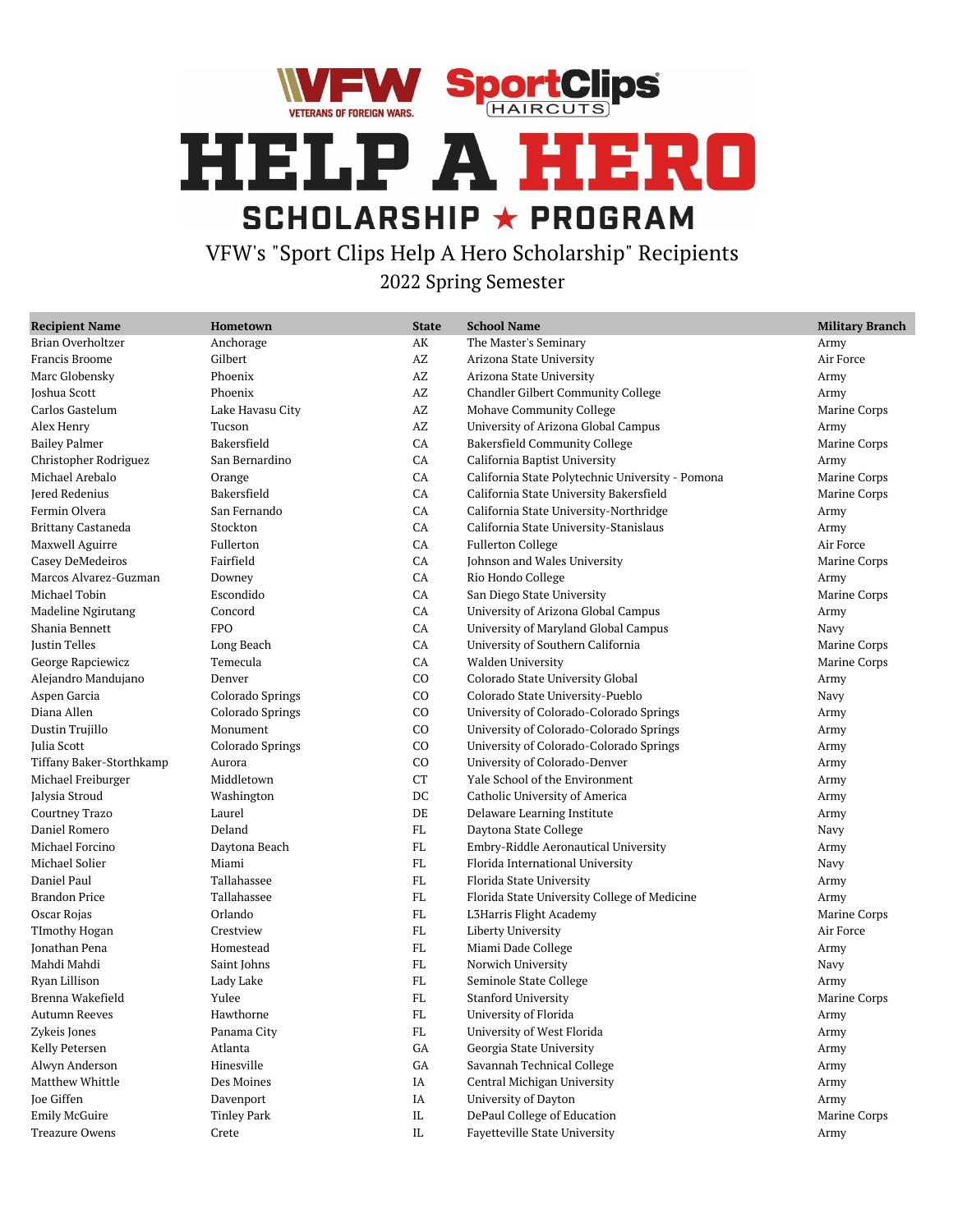| <b>Recipient Name</b>     | Hometown                           | <b>State</b> | <b>School Name</b>                              | <b>Military Branch</b> |
|---------------------------|------------------------------------|--------------|-------------------------------------------------|------------------------|
| Lorna Scheuermann         | Dawson                             | $\rm IL$     | Lincoln Land Community College                  | Marine Corps           |
| Aaron Avila               | Berwyn                             | IL           | Pacific College of Health and Science           | Air Force              |
| Natalie Risch             | Aurora                             | $\rm IL$     | University of Illinois Chicago School of Law    | Air Force              |
| Stephen Santa Maria       | Schiller Park                      | IL           | Wilbur Wright College                           | Army                   |
| Kyle McGaffick            | Fort Wayne                         | IN           | Purdue University                               | Air Force              |
| Brian Bobka               | Lawrence                           | KS           | University of Kansas                            | Air Force              |
| Juan Tomas                | <b>Bowling Green</b>               | KY           | Western Kentucky University                     | Army                   |
| Gerardo Rios              | Belle Chasse                       | LA           | Louisiana State University-Alexandria           | Navy                   |
| Michael Fritz             | Middleboro                         | MA           | Liberty University                              | Air Force              |
| Loriza Atkinson           | Baltimore                          | MD           | University of Idaho                             | Navy                   |
| Tim Wagner                | Hillsboro                          | MO           | Jefferson College                               | Army                   |
| Ian Tucker                | Springfield                        | MO           | Missouri State University                       | Army                   |
| Brendan Freeman           | Cottleville                        | MO           | <b>Pfeiffer University</b>                      | Army                   |
| Ryan England              | Peculiar                           | MO           | University of Central Missouri                  | Air Force              |
| Rebecca Pulley            | <b>Great Falls</b>                 | MT           | Montana State University                        | Air Force              |
| Kendra Hart               | Missoula                           | MT           | University of Montana                           | Army                   |
| Jairous Gurley Sr         | Kernersville                       | $_{\rm NC}$  | Capella University                              | Army                   |
| <b>Brittany Parsons</b>   | Burlington                         | NC           | Liberty University                              | Army                   |
| Luke Brochu               | Jacksonville                       | NC           | Purdue Global University                        | Navy                   |
| <b>Timothy Spencer</b>    | Jacksonville                       | <b>NC</b>    | University of Maryland Global Campus            | Marine Corps           |
| Dennis Jallah             | Durham                             | $_{\rm NC}$  | University of North Carolina-Chapel Hill        | Army                   |
| Ebony Little              | Harrisburg                         | $_{\rm NC}$  | University of North Carolina-Charlotte          | Army                   |
| Jessica Robinson          | Raeford                            | NC           | <b>Walden University</b>                        | Army                   |
| Joseph McKenzie           | Cullowhee                          | <b>NC</b>    | Western Carolina University                     | Marine Corps           |
| <b>Tyler Lenertz</b>      | West Fargo                         | <b>ND</b>    | Minnesota State University of Moorhead          | Army                   |
| Andy Morgan               | Manchester                         | $\rm{NH}$    | University of New Hampshire                     | Army                   |
| Jorge Vallecillo          | Albuquerque                        | NM           | University of New Mexico                        | Marine Corps           |
| Levi Allen                | Albuquerque                        | NM           | University of New Mexico                        | Marine Corps           |
| Aysha Truett              | North Las Vegas                    | NV           | University of Arizona Global                    | Air Force              |
| Donavan Ross              | Las Vegas                          | <b>NV</b>    | University of Nevada-Las Vegas                  | Army                   |
| Mohamed Laggoun           | Howard Beach                       | <b>NY</b>    | City College of New York                        | Army                   |
| Lamin Saidykhan           | <b>Bronx</b>                       | <b>NY</b>    | Monroe College                                  | Army                   |
| Jane DaCosta              | West Babylon                       | NY           | New York University                             | Navy                   |
| Nikolay Maltsev           | Stuyvesant                         | <b>NY</b>    | State University of New York-Albany             | Army                   |
| Tristan Serrano           | Otisville                          | NY           | State University of New York-New Paltz          | Army                   |
| Victoria Malatesta        | Powell                             | OH           | Chamberlain University                          | Army                   |
| Nathan Kerr               | Mentor                             | OH           | Lakeland Community College                      | Marine Corps           |
| Jalen Perkins             | Columbus                           | OH           | Mount Carmel College of Nursing                 | Air Force              |
| Edwin Akotuah             | Columbus                           | OH           | The Ohio State University                       | Army                   |
| Jabar Ibrahim             | Columbus                           | OH           | The Ohio State University                       | Air Force              |
| Yannis Hadjiyannis        | Columbus                           | OH           | The Ohio State University College of Medicine   | Army                   |
| Andrew Ritter             | Westerville                        | OH           | University of Cincinnati                        | Army                   |
| Kris Larsh                | Stonewall                          | OK           | East Central University                         | Army                   |
| <b>Richard Salzer</b>     | Shawnee                            | OK           | Eastern Kentucky University                     | Marine Corps           |
| Corey Chaney              | Bartlesville                       | OK           | Oklahoma State University                       |                        |
| Clinton Neher             | Edmond                             | OK           | University of Central Oklahoma                  | Army<br>Army           |
| <b>Brent Hickman</b>      | Oklahoma City                      | OK           | University of Oklahoma Health Sciences Center   | Air Force              |
| Kassandra Rosado-Santiago |                                    | PA           |                                                 |                        |
| Ryan Fitzgerald           | Douglassville<br>Huntingdon Valley | PA           | Columbia Southern University<br>Ohio University | Army                   |
| Jackson Weaver            | Dillsburg                          | PA           | West Chester University                         | Army                   |
| Michael Mishoe            | Charleston                         | SC           | College of Charleston                           | Army                   |
| Patrick Farmer            | Columbia                           | SC           |                                                 | Army                   |
| William Crowson           |                                    | SC           | Florence Darlington Technical College           | Navy                   |
|                           | Eastover                           |              | University of South Carolina Beaufort           | Air Force              |
| Christopher Baker         | Fort Mill                          | SC           | <b>York Technical College</b>                   | Army                   |
| <b>Trent Hunking</b>      | Sioux Falls                        | <b>SD</b>    | University of South Dakota                      | Air Force              |
| Jullian Phan              | Hermitage                          | TN           | Middle Tennessee State University               | Army                   |
| Samantha Lethcoe          | Tellico Plains                     | TN           | Oregon State University                         | Army                   |
| <b>Yilan Dukes</b>        | Knoxville                          | TN           | The University of Tennessee-Knoxville           | Navy                   |
| Kati Grostefon            | Knoxville                          | TN           | University of Tennessee                         | Air Force              |
| Marcus Franklin           | Killeen                            | TX           | Central Texas College                           | Army                   |
| Folarin Omotayo           | Houston                            | TX           | Chamberlain University                          | Army                   |
| <b>Lindsey Foster</b>     | Houston                            | TX           | Chamberlain University College of Nursing       | Army                   |
| Gregory Valek             | Prosper                            | TX           | Collin College                                  | Air Force              |